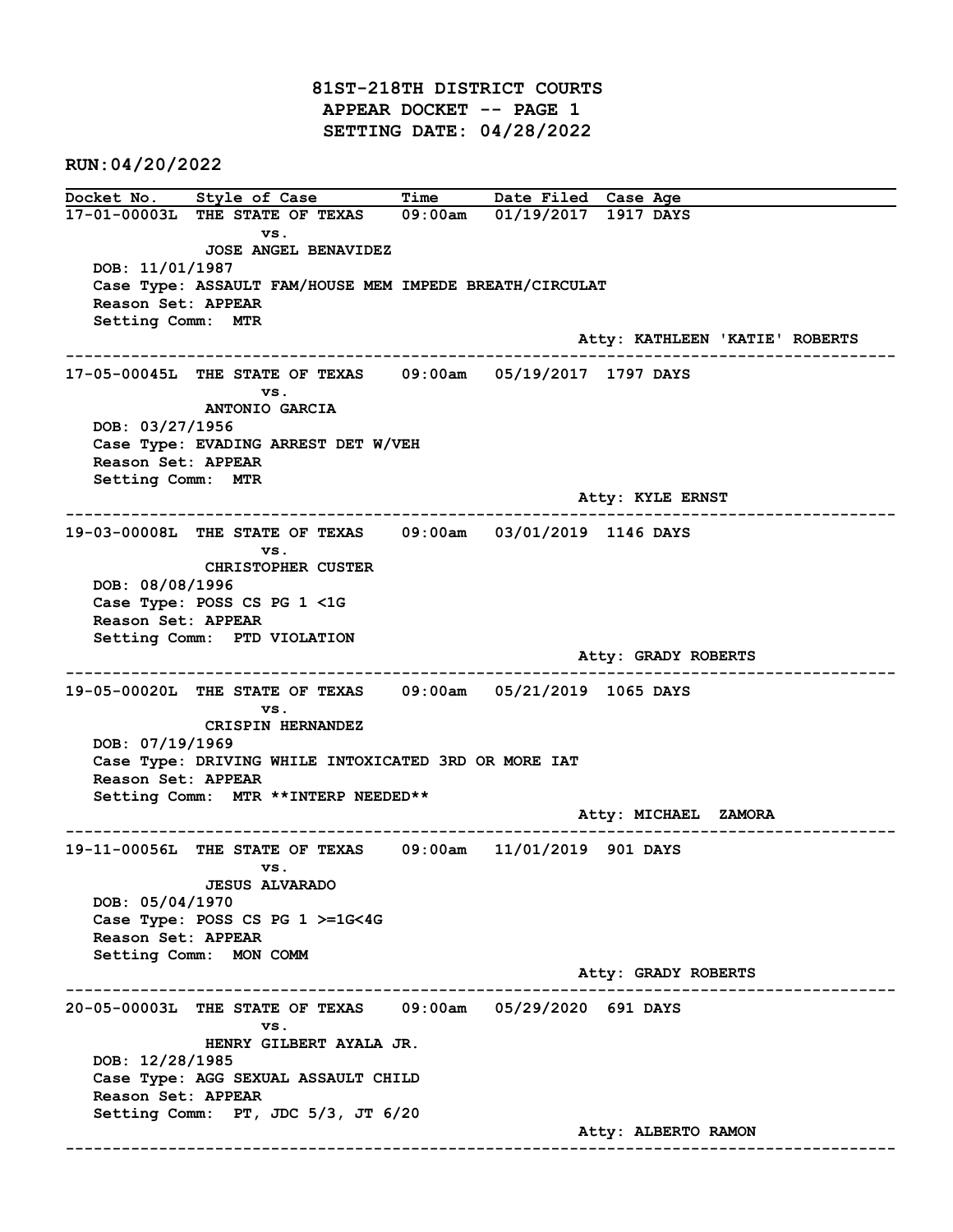81ST-218TH DISTRICT COURTS APPEAR DOCKET -- PAGE 2 SETTING DATE: 04/28/2022

RUN:04/20/2022

Docket No. Style of Case Time Date Filed Case Age 20-05-00004L THE STATE OF TEXAS 09:00am 05/29/2020 691 DAYS vs. HENRY GILBERT AYALA JR. DOB: 12/28/1985 Case Type: ASSAULT FAM/HOUSE MEM IMPEDE BREATH/CIRCULAT Reason Set: APPEAR Setting Comm: PT, JDC 5/3, JT 6/20 Atty: ALBERTO RAMON ------------------------------------------------------------------------------------------------------------------------ 20-08-00030L THE STATE OF TEXAS 09:00am 08/14/2020 614 DAYS vs. ANTHONY GARZA CRUZ DOB: Case Type: THEFT PROP >=\$2,500<\$30K Reason Set: APPEAR Setting Comm: PT, JDC 5/3, JT 6/20 Atty: DEREK RITCHIE ------------------------------------------------------------------------------------------------------------------------ 20-08-00036L THE STATE OF TEXAS 09:00am 08/14/2020 614 DAYS vs. JESUS ORLANDO ORTIZ JR DOB: 05/08/1979 Case Type: SEXUAL ASSAULT Reason Set: APPEAR Setting Comm: PLEA Atty: KATHLEEN 'KATIE' ROBERTS ------------------------------------------------------------------------------------------------------------------------ 21-06-00026L THE STATE OF TEXAS 09:00am 06/23/2021 301 DAYS vs. JONATHAN BARAJAS DOB: 12/22/2002 Case Type: MANSLAUGHTER Reason Set: APPEAR Setting Comm: PT, JDC 5/3, JT 6/20/AND MOTION TO WITHDRAW BY PADILLA Atty: ALFREDO PADILLA ------------------------------------------------------------------------------------------------------------------------ 21-07-00028L THE STATE OF TEXAS 09:00am 07/15/2021 279 DAYS vs. FRANCISCO J. AMBRIZ DOB: 09/25/1984 Case Type: EVADING ARREST DETENTION W/VEH Reason Set: APPEAR Setting Comm: PT, JDC 5/3, JT 6/20 Atty: ADRIAN PEREZ ------------------------------------------------------------------------------------------------------------------------ 21-07-00035L THE STATE OF TEXAS 09:00am 07/15/2021 279 DAYS vs. MARIO GARCIA-PENA DOB: 03/20/1988 Case Type: POSS CS PG 1 >=4G<200G Reason Set: APPEAR Setting Comm: TO PLEA Atty: CALIXTRO VILLARREAL JR. ------------------------------------------------------------------------------------------------------------------------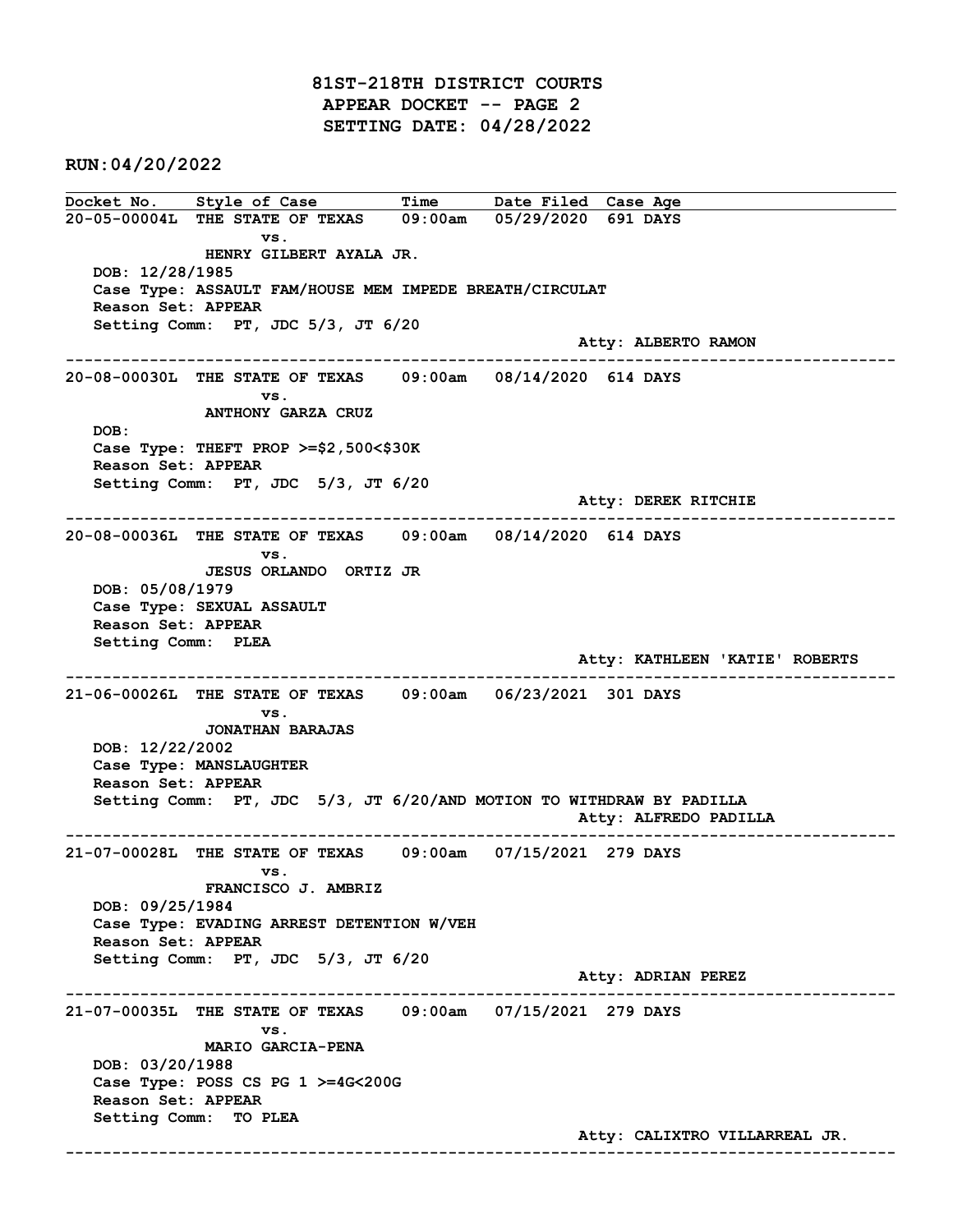81ST-218TH DISTRICT COURTS APPEAR DOCKET -- PAGE 3 SETTING DATE: 04/28/2022

RUN:04/20/2022

Docket No. Style of Case Time Date Filed Case Age 21-07-00041L THE STATE OF TEXAS 09:00am 07/15/2021 279 DAYS vs. JOHN ANTONY MARISCAL DOB: 11/08/1994 Case Type: EVADING ARREST/DET USING VEH Reason Set: APPEAR Setting Comm: NEEDS NEW DATES Atty: ADRIAN PEREZ ------------------------------------------------------------------------------------------------------------------------ 21-07-00043L THE STATE OF TEXAS 09:00am 07/15/2021 279 DAYS vs. EDUARDO MONCIVAIS, JR. DOB: 07/27/1994 Case Type: EVADING ARREST DETENTION W/VEH Reason Set: APPEAR Setting Comm: PT, JDC 5/3, JT 6/20 Atty: ADRIAN PEREZ ------------------------------------------------------------------------------------------------------------------------ 21-09-00051L THE STATE OF TEXAS 09:00am 09/10/2021 222 DAYS vs. ROCIO V.M. FLORES DOB: 01/08/1997 Case Type: EVADING ARREST DET W/VEH Reason Set: APPEAR Setting Comm: ARR; CLK'S LTR and the control of the control of the control of the control of the control of the control of the control of the control of the control of the control of the control of the control of the control of the control of the cont ------------------------------------------------------------------------------------------------------------------------ 21-09-00058L THE STATE OF TEXAS 09:00am 09/10/2021 222 DAYS vs. JACOB MOYA DOB: 11/30/1996 Case Type: UNAUTH USE OF MOTOR VEHICLE Reason Set: APPEAR Setting Comm: PT, JDC 5/3, JT 6/20 Atty: KATHLEEN 'KATIE' ROBERTS ------------------------------------------------------------------------------------------------------------------------ 21-09-00064L THE STATE OF TEXAS 09:00am 09/10/2021 222 DAYS vs. ROBERT A SOTO DOB: 07/30/1996 Case Type: POSS CS PG 2 < 1G Reason Set: APPEAR Setting Comm: PT, JDC 5/3, JT 6/20 Atty: KYLE ERNST ------------------------------------------------------------------------------------------------------------------------ 21-11-00067L THE STATE OF TEXAS 09:00am 11/19/2021 152 DAYS vs. SHAWN XAVIER AVILA DOB: 06/30/2004 Case Type: EVADING ARREST DET W/VEH Reason Set: APPEAR Setting Comm: PT, JDC 5/3, JT 6/20 Atty: KATHLEEN 'KATIE' ROBERTS ------------------------------------------------------------------------------------------------------------------------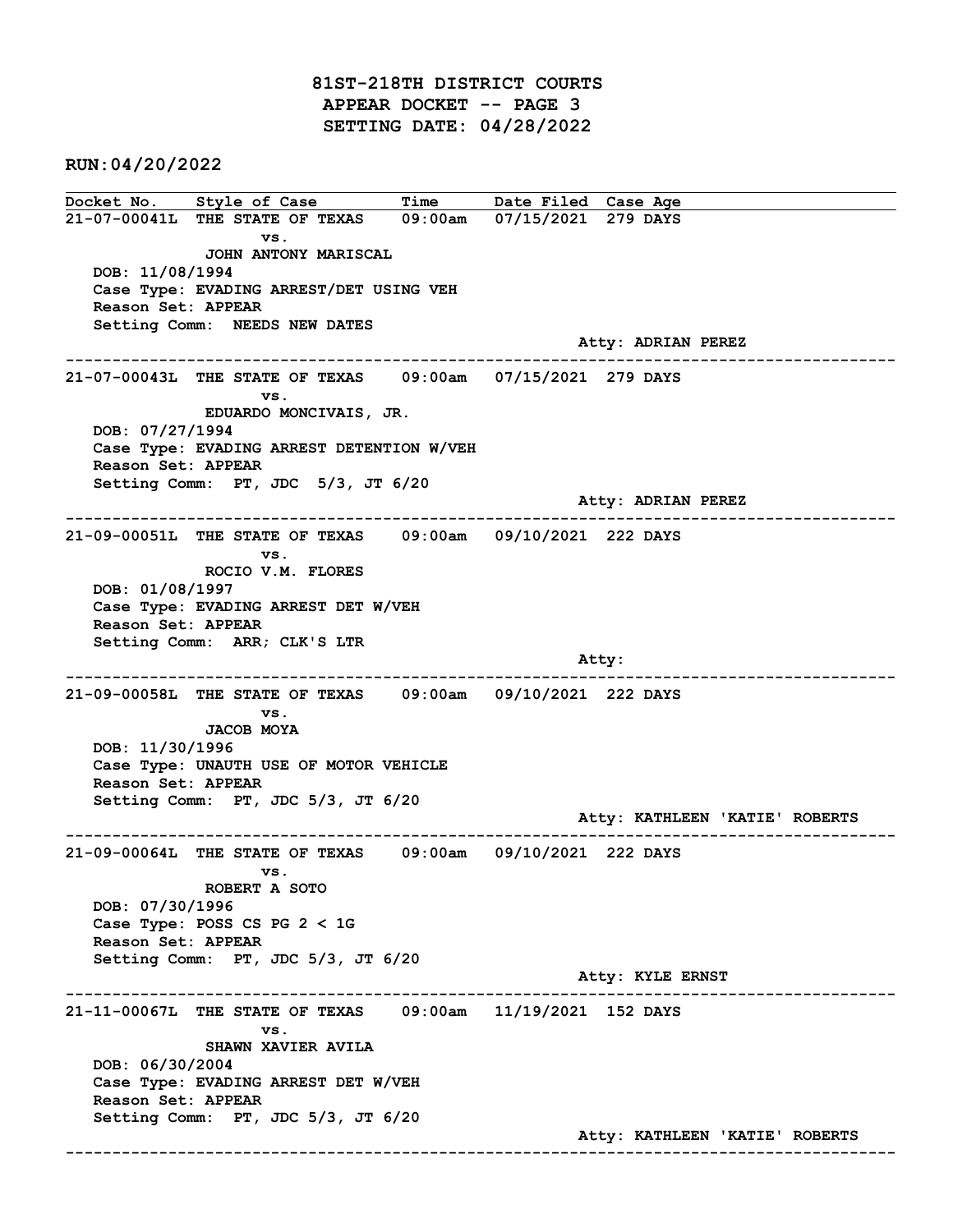81ST-218TH DISTRICT COURTS APPEAR DOCKET -- PAGE 4 SETTING DATE: 04/28/2022

RUN:04/20/2022

Docket No. Style of Case Time Date Filed Case Age 21-11-00083L THE STATE OF TEXAS 09:00am 11/19/2021 152 DAYS vs. JOSE DANIEL NEIRA DOB: 07/02/1994 Case Type: ASSAULT FAM/HOUSE MEM IMPEDE BREATH/CIRCULAT Reason Set: APPEAR Setting Comm: FED CUSTODY/FLORENCE CO/PHONE CONF Atty: KYLE ERNST ------------------------------------------------------------------------------------------------------------------------ 21-11-00087L THE STATE OF TEXAS 09:00am 11/19/2021 152 DAYS vs. MANUEL SAUCEDA, JR. DOB: 06/11/1972 Case Type: POSS CS PG 1 >=4G<200G Reason Set: APPEAR Setting Comm: PT, JDC 5/3, JT 6/20 Atty: RICHARD BRIGGS ------------------------------------------------------------------------------------------------------------------------ 22-03-00006L THE STATE OF TEXAS 09:00am 03/18/2022 33 DAYS vs. GABINO SOTELO ALVAREZ DOB: 10/25/1970 Case Type: DRIVING WHILE INTOXICATED 3RD OR MORE Reason Set: APPEAR Setting Comm: ARR and the control of the control of the control of the control of the control of the control of the control of the control of the control of the control of the control of the control of the control of the control of the cont ------------------------------------------------------------------------------------------------------------------------ 22-03-00007L THE STATE OF TEXAS 09:00am 03/24/1997 9158 DAYS vs. ANGELICA DOLORES AVINA DOB: 03/24/1997 Case Type: THEFT PROP >=\$2,500<\$30K Reason Set: APPEAR Setting Comm: ARR Atty: ------------------------------------------------------------------------------------------------------------------------ 22-03-00008L THE STATE OF TEXAS 09:00am 03/18/2022 33 DAYS vs. JESSE JOE EDGAR DOB: 03/06/2021 Case Type: POSS CS PG 1 <1G Reason Set: APPEAR Setting Comm: ARR Atty: ------------------------------------------------------------------------------------------------------------------------ 22-03-00009L THE STATE OF TEXAS 09:00am 03/18/2022 33 DAYS vs. FRANCISCO JAVIER FLORES DOB: 02/04/1990 Case Type: SMUGGLING OF PERSONS Reason Set: APPEAR Setting Comm: ARR and the control of the control of the control of the control of the control of the control of the control of the control of the control of the control of the control of the control of the control of the control of the cont ------------------------------------------------------------------------------------------------------------------------